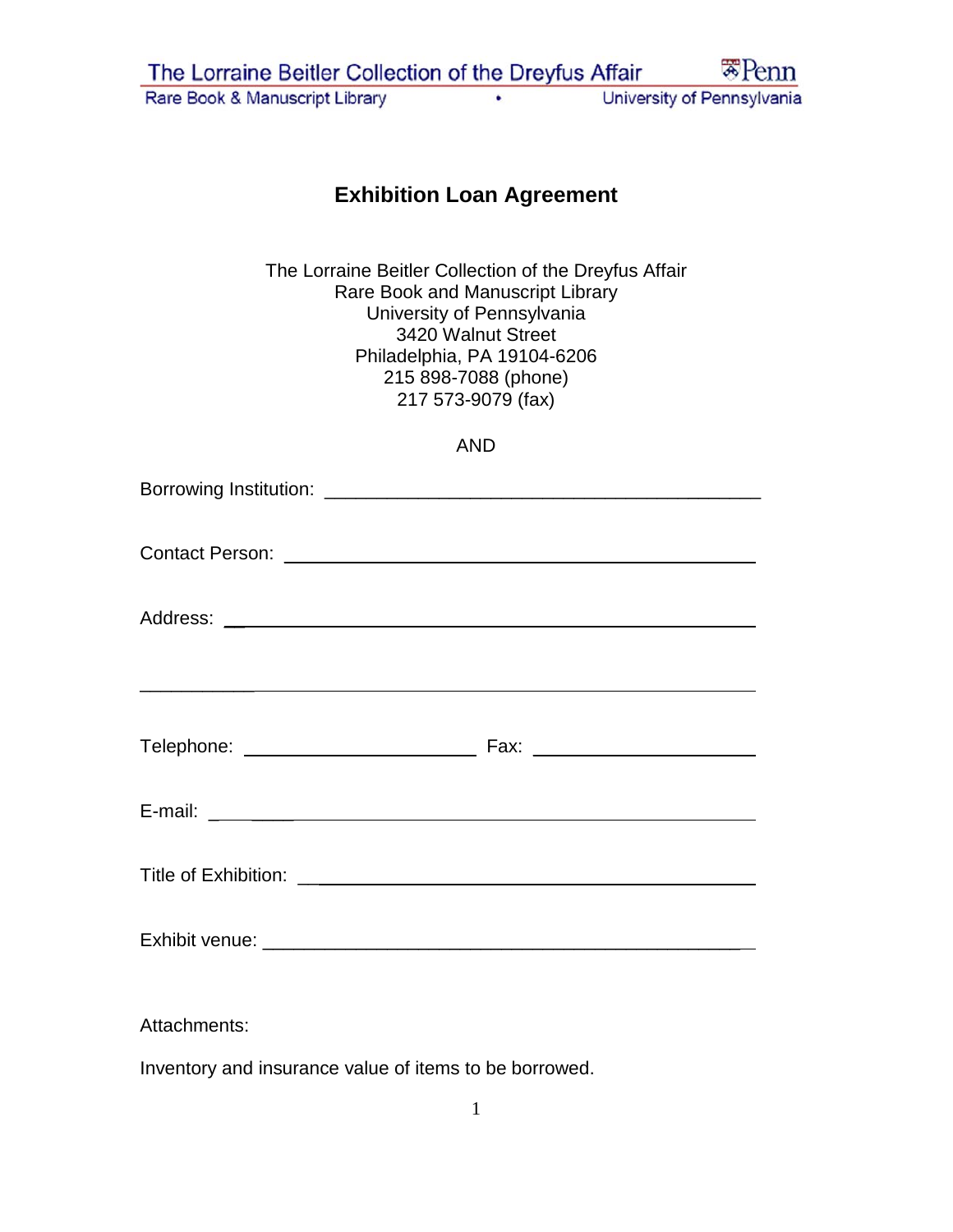| The Lorraine Beitler Collection of the Dreyfus Affair                      |   | $\mathbb{Z}$ Penn                                  |
|----------------------------------------------------------------------------|---|----------------------------------------------------|
| Rare Book & Manuscript Library                                             | ٠ | University of Pennsylvania                         |
|                                                                            |   |                                                    |
| The parties agree to the following:                                        |   |                                                    |
| 1. Duration of Loan.                                                       |   |                                                    |
| 1.1. The University of Pennsylvania Libraries agrees to lend to __________ |   |                                                    |
|                                                                            |   |                                                    |
|                                                                            |   | the items listed in the attachment for exhibition. |
|                                                                            |   |                                                    |
|                                                                            |   |                                                    |

1.4. Any changes in the loan period must be approved in writing by the Libraries and covered by the conditions contained in this agreement.

## **Conditions**

2. Responsibility for Materials.

2.1. Insurance. Coverage will be provided by the Borrowing Institution under an All Risk, "wall to wall" policy, from the time that the loan material leaves the University of Pennsylvania Libraries (address above), hereafter UPL, until the materials are returned to the Libraries and the final condition reports are completed. The loan items will be insured at values assigned by the UPL and included with this agreement. A Certificate of Insurance from an insurance company approved by the UPL evidencing such coverage must be delivered to the UPL before shipment to the Borrowing Institution occurs. The Borrowing Institution agrees to cover any deductible under its policy.

2.2. The Borrowing Institution assumes responsibility for damages or injury caused by Borrowing Institution or third parties during the length of this contract.

3. Transportation and Packing. The UPL will determine the appropriate means of packing and transporting the loan material and will approve all packing and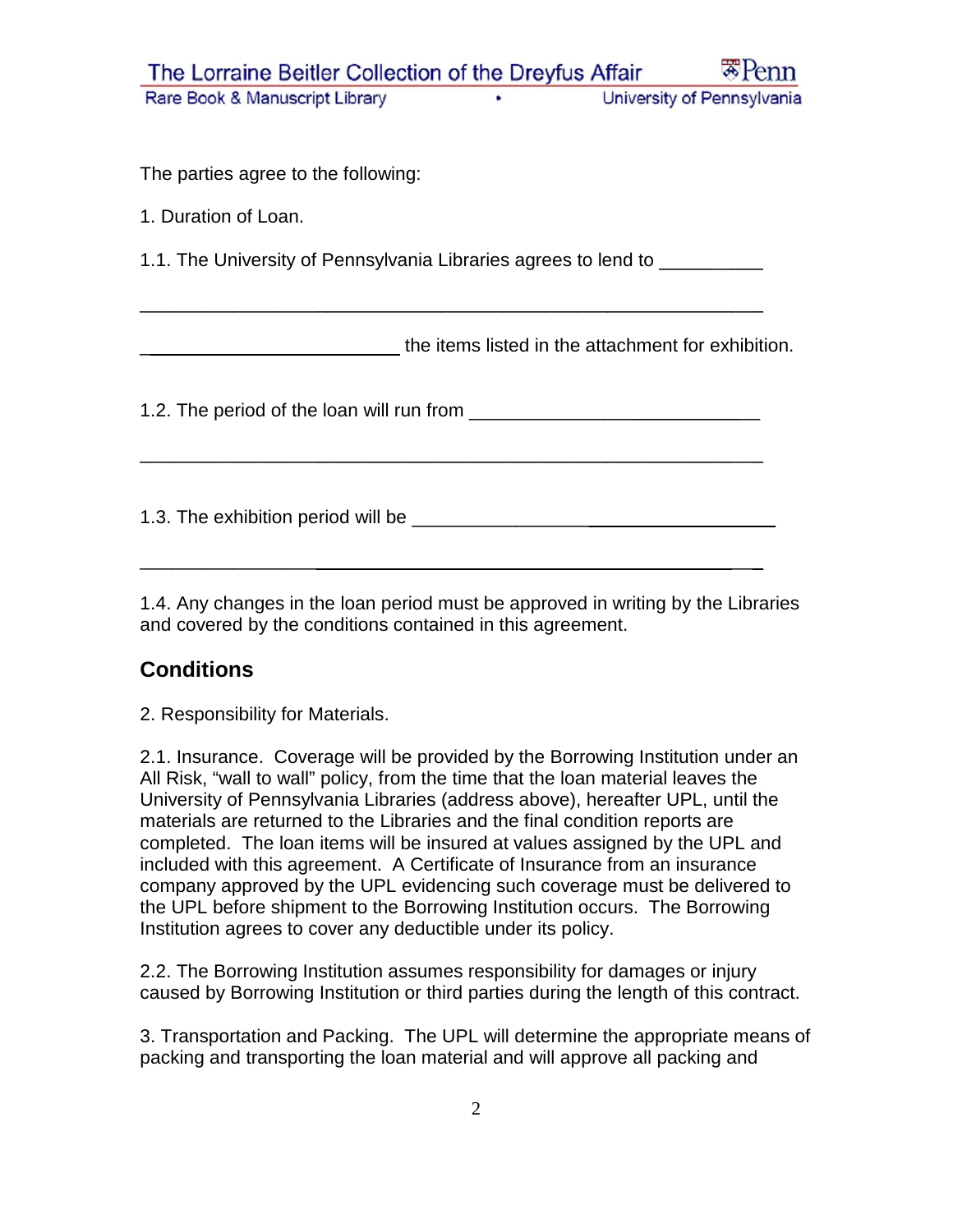transportation arrangements in advance. The Borrowing Institution agrees to cover all packing and shipping costs.

4. Installation. The Borrowing Institution agrees to display all unframed items and artifacts in the appropriate display cases. Items with cradles should be displayed in their cradles. Framed items should be securely attached to the wall.

5. Publicity and Credits. The credit line *The Lorraine Beitler Collection of the Dreyfus Affair, University of Pennsylvania Libraries* will be prominently displayed in all printed material and publicity regarding the loan material. Catalogs or publicity material must be sent directly to The Lorraine Beitler Collection of the Dreyfus Affair, University of Pennsylvania Libraries, at the above address, for prior approval.

6. Rights and Reproductions. The UPL reserves the right to copy, photograph, digitize, or otherwise reproduce the loan material. The Borrowing Institution may not copy, photograph, digitize, reproduce, or publish any materials from the exhibition without the prior written permission of the UPL. All permissions are for one time only. The sale of any merchandise produced in conjunction with the exhibition must be agreed upon in advance by all parties and a separate contract detailing all arrangements must be signed by all parties involved prior to production of said merchandise.

7. Conservation. No restoration, repair, or fumigation of loan items may be performed by the Borrower. In the event that an item(s) requires conservation, under any circumstances, the Borrowing Institution will immediately notify the UPL, which will determine the appropriate means to conserve the item(s). The Borrowing Institution agrees to pay all related conservation costs.

8. Exhibition Opening and Public Programs. The Borrowing Institution agrees to pay for expenses associated with special events, exhibition opening, tours, educational, or other public programs.

9. Loan Costs. The Borrowing Institution agrees to pay installation costs. Any entrance or other fees levied on visitors to gain access to the exhibition must be agreed to by all parties in advance.

10. Any breach of this agreement may result in the immediate return of the entire exhibition at the expense of the Borrowing Institution.